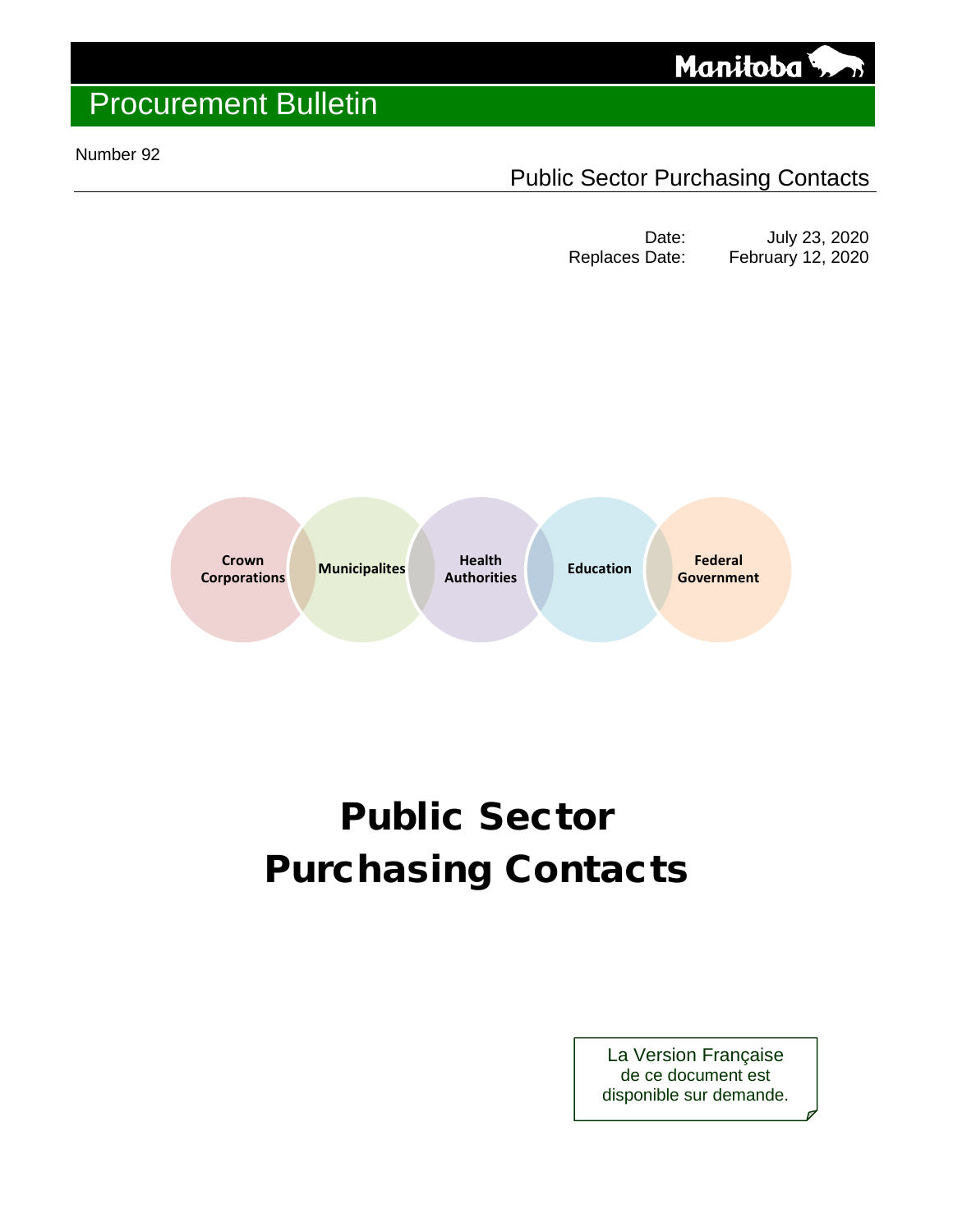

#### Number 92

### Public Sector Purchasing Contacts

#### **Purpose**

The following is a list of public sector purchasing contacts in Manitoba and is intended to assist suppliers in contacting buyers in these organizations.

This bulletin issued by:

Manitoba Finance Central Services Procurement and Supply Chain Division 600 – 352 Donald Street Winnipeg, Manitoba R3B 2H8 Phone: 204-945-6361 Fax: 204-945-1455 E-mail: [Procserv@gov.mb.ca](mailto:Procserv@gov.mb.ca) 

#### **Crown Corporations**

#### **Manitoba Hydro**

Lucena Scanlon Operations Procurement Manager 360 Portage Ave. Winnipeg, MB R3C OG8

#### **Manitoba Liquor and Lotteries Commission**

Alexandra Cristea Director, Corporate Procurement 830 Empress St. Winnipeg , Manitoba R3G 3H3

Roman Korbutiak Procurement Supervisor 830 Empress St. Winnipeg , Manitoba R3G 3H3

#### **Manitoba Public Insurance**

Jim Hallock Purchasing Supervisor 950 - 234 Donald Street Winnipeg, MB R3C 4A4

[lscanlon@hydro.mb.ca](mailto:lscanlon@hydro.mb.ca) Phone: 204-360-3061 Fax: 204-360-6130

[alexandra.cristea@mbll.ca](mailto:ksichewski@mlcc.mb.ca) Phone: 204-957-2504 ext. 4629 Fax: 204-784-9441

[roman.korbutiak@mbll.ca](mailto:roman.korbutiak@mbll.ca) Phone: 204-957-2500 ext 2616 Fax: 204-784-9441

[jhallock@mpi.mb.ca](mailto:jhallock@mpi.mb.ca) Phone: 204-985-8770 ext 7495 Fax: 204-985-8683

**Municipalities**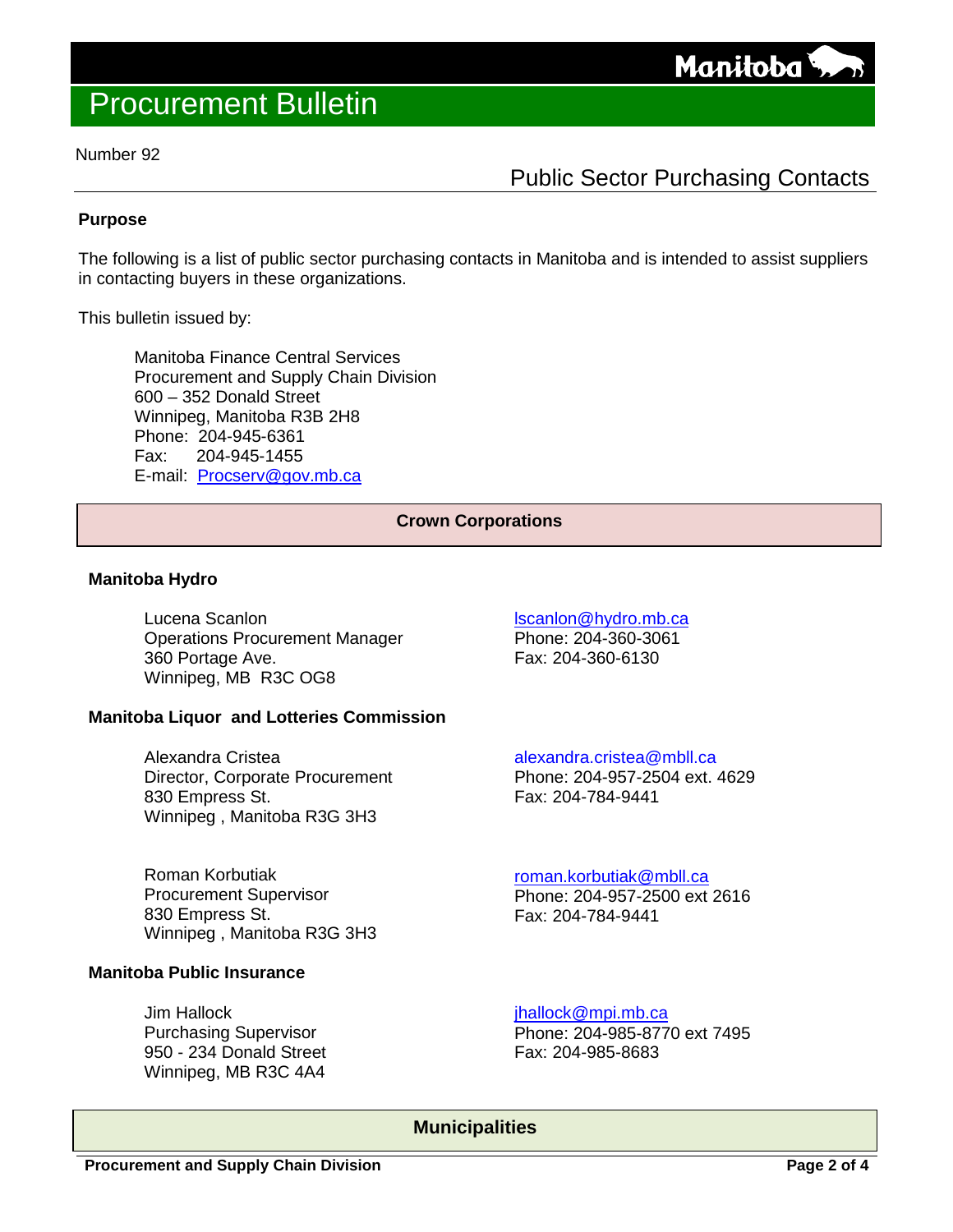

#### Number 92

### Public Sector Purchasing Contacts

#### **Association of Manitoba Municipalities**

Joe Masi Executive Director 1910 Saskatchewan Avenue W. Portage La Prairie, MB R1N 0P1

#### **City of Winnipeg**

Barb D'Avignon Manager of Materials Corporate Finance Department Material Management Division Main Floor, 185 King Street Winnipeg, MB R3B 1J1

[jmasi@amm.mb.ca](mailto:jmasi@amm.mb.ca)

Phone: 204-856-2360 Fax: 204-856-2370

[bdavignon@winnipeg.ca](mailto:bdavignon@winnipeg.ca)

Phone: 204-986-3901 Fax: 204-949-1178

#### **Health Authorities**

#### **Regional Health Authorities of Manitoba**

Tom Kapac Program Manager The Regional Health Authorities of Manitoba Purchasing Program (RHAMPP) 2-203 Duffield Street Winnipeg MB R3J 0H6

#### **Winnipeg Regional Health Authority**

Audrey Mulla Regional Manager Purchasing, WRHA 400-333 Maryland Winnipeg, MB R3G 1M1 [TKAPAC@rham.mb.ca](mailto:TKAPAC@rham.mb.ca)

Phone: 204-833-1721 Fax: 204-940-2042

[AMULLA@wrha.mb.ca](mailto:AMULLA@wrha.mb.ca) Phone: 204-926-3721 Fax: 204-926-7007